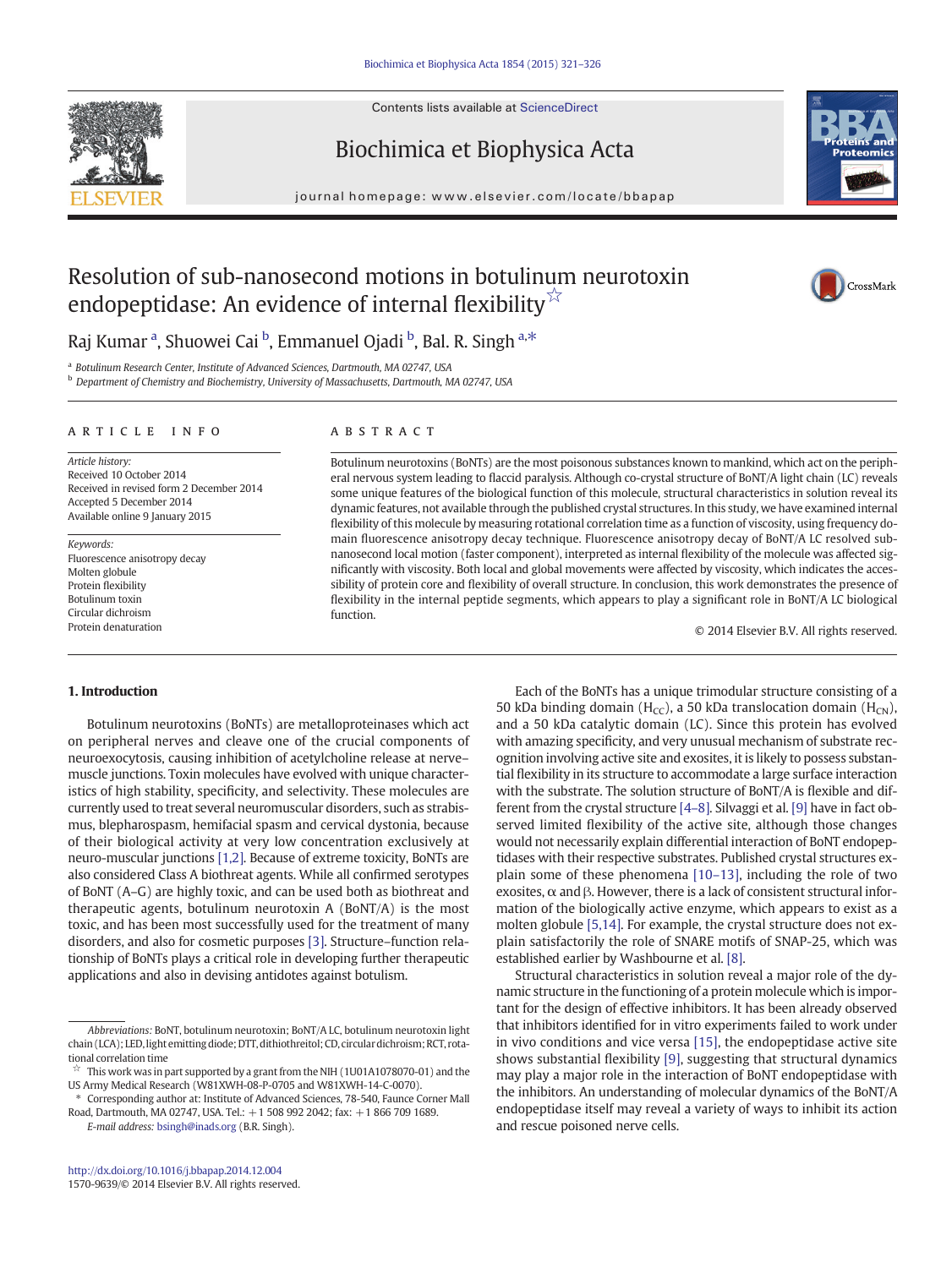<span id="page-1-0"></span>To unravel the dynamic molecular features, we have examined the internal flexibility of BoNT/A LC. Structural changes in BoNT/A LC with viscosity have been monitored by circular dichroism, fluorescence anisotropy, and correlated with its endopeptidase activity. Fluorescence and circular dichroism showed significant conformational change in BoNT/A LC with the viscosity of the solution. Frequency domain fluorescence anisotropy decay analysis provided impressive resolution of rapid and complex decays of fluorescence anisotropy that allows discrimination between static and dynamic state of micro-environment of BoNT/A endopeptidase in solution. Results showed strong internal flexibility in BoNT/A LC molecule, which may be important for its substrate specificity and other biological functions.

# 2. Material and methods

#### 2.1. Material

BoNT/A LC was purified according to the procedure described previously [\[6\]](#page-5-0) with some modifications. All the samples were dialyzed in 10 mM sodium phosphate buffer, containing 150 mM NaCl and 1 mM DTT, pH 7.3, and purity was checked by SDS-PAGE. Coomassie blue staining showed essentially a single band for all the batches of LC used in this study. His-tag SNAG (a fusion protein consisting of SNAP-25, GFP, and HIS tag, batch no. SNAG-His6169SR, MW ~55 kDa) [\[16\]](#page-5-0) was used as substrate for activity measurement.

# 2.2. CD spectroscopy

CD spectra were recorded at 25 °C on a Jasco J715 spectropolarimeter equipped with a Peltier type temperature control system (model PTC-348W). The concentrations of LC samples in the range of 20– 300 μg/ml were used for far-UV CD measurements. Temperatureinduced unfolding of the LC polypeptide was followed by monitoring the CD signal at 222. LC samples dissolved in a buffer (10 mM sodium phosphate buffer,  $pH = 7.3$ , containing 150 mM NaCl) alone or with buffer containing different concentrations (10–50%) of glycerol, were heated at a rate of 1 °C/min, and the ellipticity was recorded at 222 nm.

#### 2.3. Fluorescence measurement

Thermal denaturation of tertiary structure was monitored by recording intrinsic Trp fluorescence. Fluorescence recording was carried out by ISS K2 fluorimeter (Urbana-Champaign, IL). Excitation and emission slit width was 8 nm. To minimize inner filter effect, the absorbance of BoNT/ A LC at 295 nm was kept below 0.1. For following the thermal denaturation by fluorescence we plotted the ratio of fluorescence intensity at 351 nm and 324 nm as a function of temperature. Samples were heated from 25 to 90  $^{\circ}$ C at a rate of 1  $^{\circ}$ C/min.

#### 2.4. Analysis of fluorescence anisotropy decay measurements

Frequency-domain fluorimetry has been demonstrated earlier for the measurement of complex and/or rapid decay of protein fluorescence anisotropy. In this experiment we wanted to distinguish local mobility of intrinsic Trp probe of the protein from the global rotation of the protein. Time-resolved anisotropies are obtained from the frequency (ω)-dependent phase angle difference between the perpendicular ( $φ$ ) and parallel ( $\varphi$ <sub>II</sub>) components of the modulated emission ( $\Delta$ <sub>ω</sub> =  $\varphi$  -  $\varphi$ <sub>II</sub>) and from the ratio of the amplitudes of the modulated component of the emission ( $\Lambda_{\omega} = m_{II}/m_{II}$ ). These values were fit through a multiexponential anisotropy decay law

$$
r(t) = \sum r_i g_j e^{-t/\phi i}
$$
 (A)

where  $\varphi_i$  is the correlation time,  $g_i$  is the associated amplitude, and  $r_i$  is the anisotropy of each component. The expected values of  $\Delta_{\omega}$  ( $\Delta_{\text{co}}$ ) and  $\Lambda_{\omega}$   $(\Lambda_{\rm co})$  are calculated from the sine and cosine transforms of the individual polarized decays.

$$
Ni = \int I_i(t) \sin \omega t \, dt \tag{B}
$$

$$
Di = \int I_i(t) \cos \omega t \, dt \tag{C}
$$

The frequency-dependent values of  $\Delta_{\omega}$  and  $\Lambda_{\omega}$  are given by

$$
\Delta_{\text{co}} = \arctan\{ (D \ N - N \ D) / (N \ N + D \ D) \} \tag{D}
$$

$$
A_{\rm{co}} = \left\{ \left( N^2 + D^2 \right) / \left( N^2 + D^2 \right) \right\} \tag{E}
$$

where Ni and Di are calculated at each frequency. The parameters describing the anisotropy decay are obtained by minimizing the squared deviations between measured and calculated values,

$$
\chi^2 = \sum \left(\Delta_{\omega} - \Delta_{\text{CO}}\right)^2 / \sigma^2_{\Delta\omega} + \sum \left(\left(\Lambda_{\omega} - \Lambda_{\text{CO}}\right)^2 / \sigma^2_{\Delta\omega}.\right)
$$
 (F)

In this expression  $\sigma_{\Delta\omega}$  and  $\sigma_{\Lambda\omega}$  are the estimated experimental uncertainties in the measured quantities ( $\Delta_{\omega}$  and  $\Lambda_{\omega}$ ). The goodness-offit is usually judged by the value of reduced  $\chi^2$ ,

$$
\chi_R^2 = \chi^2/v = \chi^2/2N-p
$$

where v, the number of degree of freedom, is given by  $v = 2N - p$ . N is the number of modulation frequencies and p is the number of floating parameters. If the assumed model is appropriate for the sample, and if the errors are random and properly estimated by  $\sigma_{\Delta\omega}$  and  $\sigma_{\Lambda\omega}$ , then  $\chi^2$  is expected to be near unity.

Eq. (A) can be expressed in another form:

$$
r(\tau) = \frac{\alpha r_0}{1 + (1/\phi_\tau + 1/\phi_P)\tau} + \frac{(1-\alpha)r_0}{1 + \tau/\phi_P}.
$$
 (G)

When the internal motion ( $\varphi_{\tau}$ ) of the protein is more rapid than the overall protein rotation ( $\varphi_P$ ), then  $\varphi_T \ll \varphi_P$ , and the equation can be simplified as Eq. (H).

$$
r(\tau) = \frac{\alpha r_0}{1 + \tau/\phi_\tau} + \frac{(1-\alpha)r_0}{1 + \tau/\phi_P} \tag{H}
$$

Relative importance of each motion can be determined by the amplitude α and by the ratio of  $\tau/\varphi_T$  and  $\tau/\varphi_P$ . If  $\alpha = 0$ , the residue is immobile relative to the macromolecule, and the anisotropy is determined by the value of  $\varphi_P$ . If the residue is completely free to rotate, independent of the protein molecular motion, then  $\alpha = 1$ , and the anisotropy would be determined by  $\varphi_T$ . Now suppose the  $\alpha$  is nonzero but less than one, and the overall rotational time is much larger than the fluorescence life time  $\varphi_P \gg \tau$ , then the rotation of the entire protein does not result in any loss of anisotropy, and the values for  $r(\tau)$  are determined by the time scale of the internal motion ( $\varphi_T$ ) and by the amplitude of this motion ( $\alpha$ ). If an internal motion is more rapid than the shortest quenched lifetime,  $\varphi_T \ll \tau$ , the effect of internal motion is complete prior to emission, and the overall rotation of the protein determines the decay of the residual anisotropy,  $r_0(1 - \alpha)$ . The existence of internal motion would be judged from the value of the anisotropy at  $\tau = 0$ .

In general, one can relate the anisotropy to the angular displacement (θ), also known as semicone angle, of the fluorophore according to

$$
\theta = \cos^{-1}\left\{1/2\left[\left(1 + 8(r_\alpha/r_0)^{1/2}\right)^{1/2} - 1\right]\right\}.
$$
 (I)

A value of 0° corresponds to no rotational freedom, and an angle of 54.7° corresponds to complete depolarization.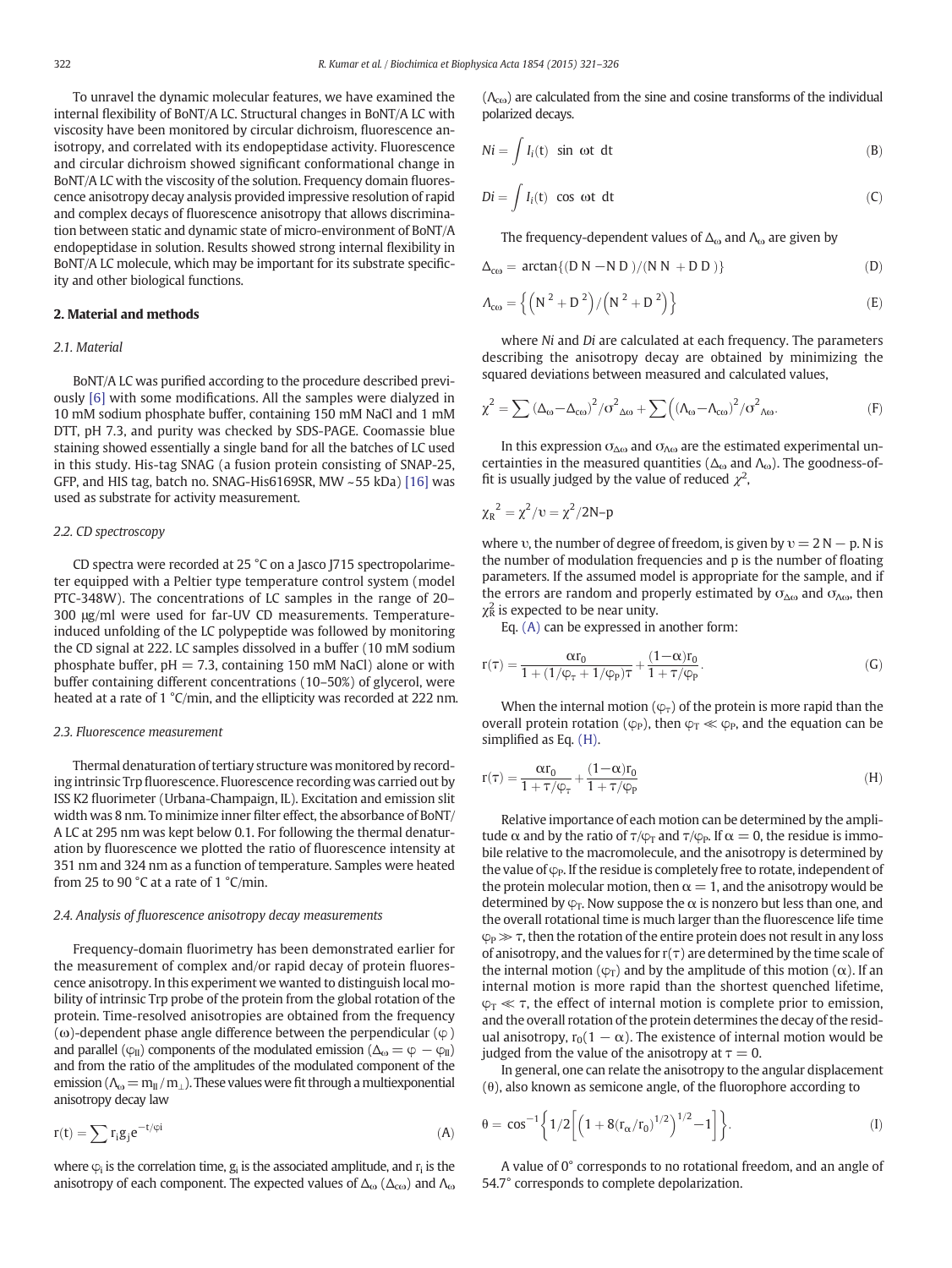<span id="page-2-0"></span>All the fluorescence anisotropy and lifetime measurements were made with ISS K2 fluorimeter, using 300 nm LED as a light source. In our fitting model we considered only two components of fluorescence lifetime and rotational correlation time. Also faster component of anisotropy  $(r_1)$  was kept fixed to have acceptable deviation. Fitting of the experimental data was performed in Vinci software. For finding the right model, the following criteria were established to reject an analysis as unacceptable [\[17\]:](#page-5-0)

- 1) If the normal standard of good fit ( $\chi^2$ , residuals) were not satisfactory ( $\chi^2$  close to 1 with least residuals)
- 2) If any term  $r_i$  is  $\leq 0$  or  $\geq 0.4$ ;
- 3) If  $r_i + r_j$  is  $\geq 0.4$ ;
- 4) If  $\varphi_1$  and  $\varphi_2$  is within 25% of each other;
- 5) If  $\varphi_1 > \varphi_2$ .
- 6)  $\chi^2$  curve.

## 3. Results

# 3.1. Resolution of rotational correlation time of BoNT/A LC

To obtain information about internal flexibility in BoNT/A LC we used a sensitive method of monitoring the frequency domain fluorescence anisotropy decay. This method resolves macromolecular tumbling from its local motion, and works well both with intrinsic as well as extrinsic probes [18–[20\].](#page-5-0) In this work we used Trp as an intrinsic probe. BoNT/A LC is known to have two Trp residues, W43 and W118. An excitation wavelength of 300 nm was chosen, as Trp residues in protein can be selectively excited at this wavelength without exciting Tyr residues [\[21\]](#page-5-0). Also, excitation at 300 nm allows a high initial anisotropy due to lower emission intensity. This gives advantage in measurements by having high limiting anisotropy. The emission anisotropy decay was measured under six different conditions: set A) BoNT/A LC at 10 °C and 25 °C, set B) BoNT/A LC in 20% glycerol at 10 °C and 25 °C, and set C) BoNT/A LC in 50% glycerol at 10 °C and 25 °C. For each set of experiments triplicate measurements were carried out separately. Phase and modulation anisotropy decay curves recorded for BoNT/A LC at 10 °C and 25 °C are shown in Fig. 1 and 2, respectively. The raw data were fitted with the help of Vinci software provided by ISS (Urbana-Champaign, IL). Data were fitted with one, two, and three components. Final data values were determined according to criteria explained in the [Materials and method](#page-1-0) section. One component analysis resulted in a wrong value of anisotropy showing large deviation, and three components resulted in large deviation in the third component of rotational time. Thus two component fittings were considered as the best fit for our rotational correlation time data.

Two distinct rotational correlation times were observed for BoNT/A LC, suggesting the existence of two kinds of rotational motions in this



Fig. 1. BoNT/A LC anisotropy decay data without glycerol  $(\frac{1}{\sqrt{2}} \cdot (phase)$ ,  $\frac{1}{\sqrt{2}} \cdot (mode)$ tion)), with 20% glycerol ( $\leftarrow$  (phase),  $\leftarrow$  (modulation)) and with 50% glycerol ( $\leftarrow$ (phase),  $\bullet$  (modulation)) at 10 °C. Protein was dissolved in 10 mM sodium phosphate buffer, pH = 7.3, containing 150 mM NaCl and 1 mM DTT.



Fig. 2. BoNT/A LC anisotropy decay data without glycerol  $(-)$  (phase), — (modulation)), with 20% glycerol ( $\leftarrow$  (phase),  $\leftarrow$  (modulation)) and with 50% glycerol ( $\leftarrow$ (phase),  $\bigtriangleup$  (modulation)) at 25 °C. Protein was dissolved in 10 mM sodium phosphate buffer, pH = 7.3, containing 150 mM NaCl and 1 mM DTT.

protein (Table 1). For the sake of simplicity in calculation, value of  $r_1$ was fixed in most of the analysis. Before fixing, value of  $r_1$  was optimized based on  $\chi^2$ , residuals and deviation of floating parameters. Whereas at 25 °C, the Trp residue in BoNT/A LC exhibited both local segmental motion ( $\varphi_1 \sim 0.15$  ns and  $r_1 = 0.15$ ) and global slow rotational motion ( $\varphi$ <sub>2</sub> ~ 9.2 ns and r<sub>2</sub> = 0.18) indicating a degree of flexibility in the Trp containing peptide. However, at 10 °C the Trp residue in this protein exhibited only single and relatively slow rotational correlation time  $(\varphi_2 \sim 9.1 \text{ ns and } r_1 = 0.19;$  Table 1), corresponding to only global motion of the protein. Raw data, curve fit data and residuals are shown in supplementary material (Fig. SM1 and SM2).

## 3.2. Effect of viscosity on the rotational correlation time

Anisotropy decay data were collected in three different conditions (0, 20 and 50% glycerol) at two different temperatures (10 and 25 °C). Comparing the rotational correlation times of BoNT/A LC dissolved in buffer with no glycerol (described above) and with 20% and 50% glycerol at 10 °C, it was observed that the local segmental motion, which was undetected in buffer, gets slowed down to ~0.22 ns in 20% glycerol and finally ~0.50 ns in 50% glycerol (Table 1). The global component also became slower in 50% glycerol ( $\varphi$ <sub>2</sub> from ~9.1 to ~12.70 ns). These observations were expected as increased viscosity is expected to slow down the molecular or even segmental motions. However, at 10 °C the global

#### Table 1

Rotational correlation time data by frequency domain anisotropy decay analysis of BoNT/A LC in different conditions.

| Sample                        | Rotational<br>correlation<br>times |                  | Anisotropy |                | Lifetime        | $\chi^2$ |
|-------------------------------|------------------------------------|------------------|------------|----------------|-----------------|----------|
|                               | $\varphi_1$ (ns)                   | $\varphi_2$ (ns) | $\Gamma_1$ | r <sub>2</sub> | $\tau$ (ns) (F) |          |
| LCA at 10 °C 0% glycerol-I    | NA                                 | 9.11             | NA         | 0.19           | 2.38            | 0.98     |
| LCA at 10 °C 0% glycerol-II   | NA                                 | 9.13             | NA         | 0.19           | 2.37            | 0.89     |
| LCA at 10 °C 0% glycerol-III  | <b>NA</b>                          | 8.88             | NA         | 0.19           | 2.35            | 1.06     |
| LCA at 25 °C 0% glycerol-I    | 0.13                               | 9.2              | 0.15(F)    | 0.18           | 2.13            | 1.17     |
| LCA at 25 °C 0% glycerol-II   | 0.15                               | 9.04             | 0.15(F)    | 0.18           | 2.13            | 1.34     |
| LCA at 25 °C 0% glycerol-III  | 0.17                               | 9.3              | 0.15(F)    | 0.18           | 2.1             | 1.13     |
| LCA at 10 °C 20% glycerol-I   | 0.2                                | 16.1             | 0.17(F)    | 0.12           | 6.01            | 0.44     |
| LCA at 10 °C 20% glycerol-II  | 0.21                               | 18.2             | 0.18(F)    | 0.13           | 6               | 0.44     |
| LCA at 10 °C 20% glycerol-III | 0.24                               | 23.3             | 0.18(F)    | 0.13           | 6.6             | 0.39     |
| LCA at 25 °C 20% glycerol-I   | 0.21                               | 23.2             | 0.17(F)    | 0.11           | 7.35            | 0.65     |
| LCA at 25 °C 20% glycerol-II  | 0.21                               | 21               | 0.16(F)    | 0.11           | 6.95            | 0.63     |
| LCA at 25 °C 20% glycerol-III | 0.18                               | 20.8             | 0.16(F)    | 0.13           | 6.35            | 0.57     |
| LCA at 10 °C 50% glycerol-I   | 0.49                               | 13.1             | 0.15(F)    | 0.15           | 5.76            | 1.41     |
| LCA at 10 °C 50% glycerol-II  | 0.48                               | 13.8             | 0.15(F)    | 0.15           | 5.79            | 0.71     |
| LCA at 10 °C 50% glycerol-III | 0.56                               | 11.2             | 0.15(F)    | 0.13           | 5.95            | 0.65     |
| LCA at 25 °C 50% glycerol-I   | 0.19                               | 7.53             | 0.20(F)    | 0.13           | 4.24            | 1.46     |
| LCA at 25 °C 50% glycerol-II  | 0.22                               | 10.7             | 0.20(F)    | 0.13           | 4.71            | 0.65     |
| LCA at 25 °C 50% glycerol-III | 0.23                               | 7.41             | 0.17(F)    | 0.12           | 4.27            | 1.21     |
|                               |                                    |                  |            |                |                 |          |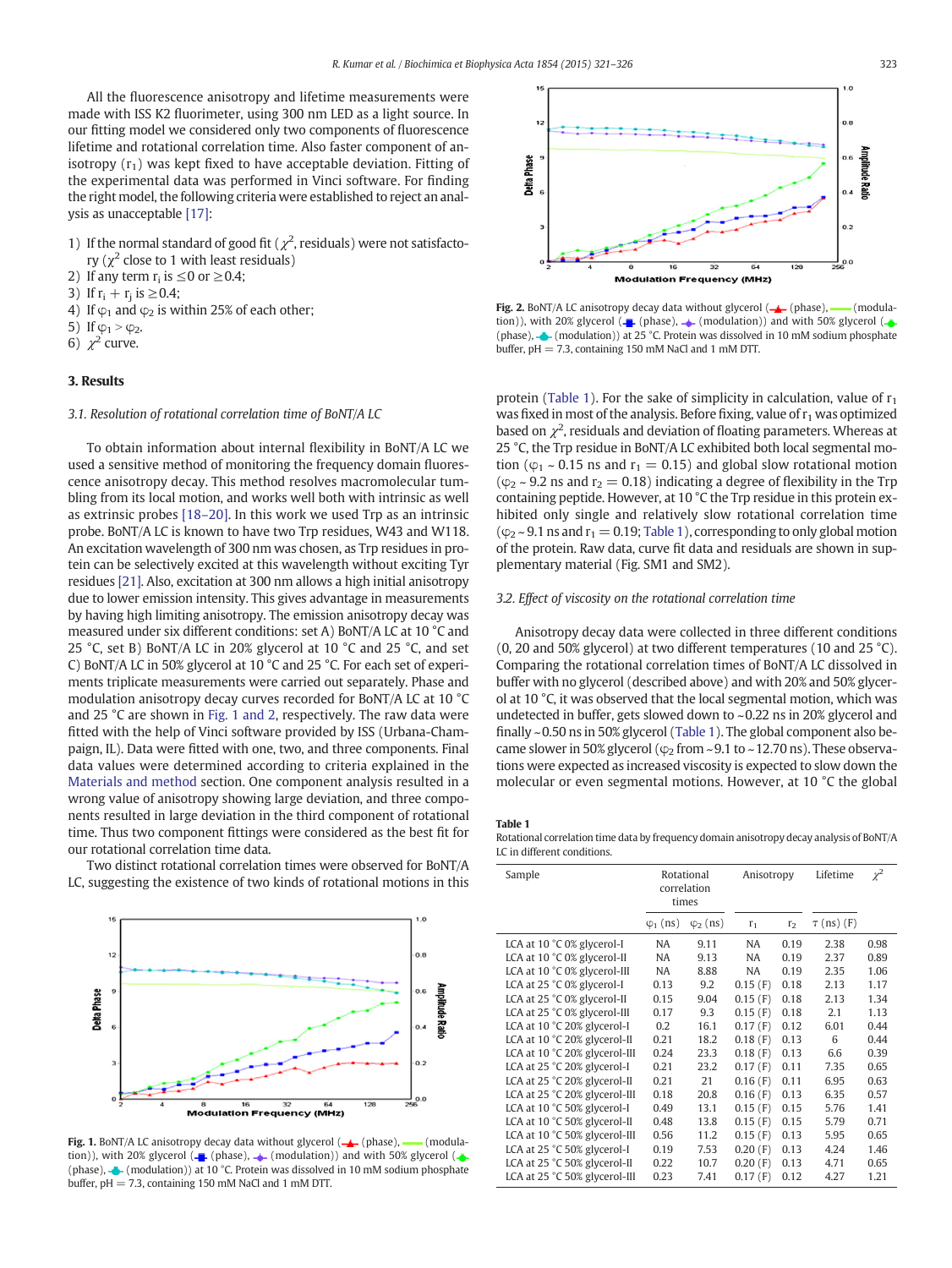<span id="page-3-0"></span>component of the protein rotated slower ( $\varphi$ <sub>22</sub> ns) when dissolved in 20% glycerol compared to the protein solution with 50% glycerol  $(\varphi_2 \sim 13 \text{ ns})$ . Also,  $r_1$  changed in 20% glycerol (0.18 vs. 0.15) compared with no glycerol, whereas it was similar in 50% glycerol ( $r_1 = 0.15$ ) [\(Table 1\)](#page-2-0).

At 25 °C, emission anisotropy decay data showed a different trend with detectable segmental motion of 0.15 ns for the fast component, which increased to 0.20 ns in 20% glycerol and in 50% glycerol. However, the slow global component showed similar trend as that at 10 °C. The  $\varphi_2$ was  $\sim$ 9.1 ns in buffer, which increases to  $\sim$ 21 ns in 20% glycerol [\(Table 1\)](#page-2-0). Surprisingly,  $\varphi_2$  decreased to ~9 ns in 50% glycerol. At this temperature  $r_1$  increases with values of 0.15 in no glycerol, 0.16 in 20% glycerol and 0.19 in 50% glycerol, whereas  $r_2$  decreases with values of 0.18 in no glycerol, 0.12 in 20% glycerol and 0.13 in 50% glycerol [\(Table 1](#page-2-0)). Raw data, curve fit data, and residuals are shown in supplementary materials (Fig. SM1 to SM6). For fitting of the data for the lifetime and rotational correlation times delta phase was 0.35 and amplitude ratio was 0.005.

The amplitude of the rotational motion can be interpreted as rotation angle of the fluorophore, as described in Eq. [\(A\).](#page-1-0) Trp residue in BoNT/A LC in buffer at 10 °C appears to have no rotation freedom or undetected rotational movement. This is because of undetectable local motion. Although at 25 °C, tryptophan in local micro-environment had semicone angle less than that of whole molecule (semicone angle was 40.55° compared to 35.90°). With increasing glycerol, as expected global movement slows down but surprisingly tryptophan in local microenvironment was moving rapidly with semicone angle of ~ 34° in 20% glycerol (Table 3).

We examined the  $\chi^2$  surface to evaluate the significance and inde-pendence of the values listed in [Table 1](#page-2-0).  $\chi^2$  Surface of correlation times of BoNT/A LC is shown in their respective conditions (Supplementary materials, Fig. SM1 to SM6). Specifically, we held one correlation time fixed and floated other floating parameters. X-axis is the value of fixed correlation times and y-axis is the value of observed  $\chi^2$  value.  $\chi^2$ surface showed that the values are significant and independent from other components.

### 3.3. Effect of viscosity on the structure and function of BoNT/A LC

Rotational correlation time analysis by fluorescence anisotropy decay provides information about segmental and global motions. In general, global motion is affected by viscosity while the effect of viscosity on the local motion depends on the structural features of macromolecule. Notably, rotational correlation time data (described above) of BoNT/A LC showed the effect of viscosity on both the local and global motions ([Table 1\)](#page-2-0). Effect on local motion by viscosity indicated structural changes in the molecule, resulting in differential accessibility of glycerol to the protein matrix. Interestingly global motion of BoNT/A LC in 20% glycerol slowed down (~20 ns) more than in 50% glycerol (~10 ns). In order to explain this unexpected observation we examined the change in secondary and tertiary structures of BoNT/A LC in the presence of glycerol.

Far UV/CD spectral recordings and thermal denaturation, monitored by following CD signals at 222 nm, were employed to examine secondary structural changes in BoNT/A LC by glycerol. With increasing glycerol concentration, ellipticity at 222 nm for BoNT/A LC increased from

Table 2

Thermodynamic parameters of secondary structure thermal denaturation of BoNT/A LC in different % of glycerol.

| % Glycerol | $\Delta H$ (kJ/mol) | $\Delta S$ ( $\left\vert / \left( \text{mol} \ast \text{K} \right) \right\rangle$ | $T_m(K)$        |
|------------|---------------------|-----------------------------------------------------------------------------------|-----------------|
| 0          | $477.90 + 7.70$     | $1424.50 + 0.00$                                                                  | $320.50 + 0.00$ |
| 10         | $409.80 + 20.90$    | $1266.70 + 68.10$                                                                 | $323.20 + 0.90$ |
| 20         | $395.80 + 0.20$     | $1213.00 + 2.09$                                                                  | $326.50 + 0.00$ |
| 40         | $428.20 + 8.80$     | $1291.80 + 27.70$                                                                 | $331.30 + 0.20$ |
| 50         | $427.60 + 20.10$    | $1362.40 + 0.00$                                                                  | $334.00 + 0.40$ |

|--|--|

| Semicone angles of local and global rotation. |  |  |  |  |  |  |  |
|-----------------------------------------------|--|--|--|--|--|--|--|
|-----------------------------------------------|--|--|--|--|--|--|--|

| Sample                                                                                                                                                                   | Semicone angle                                                                               |                                                                                                |  |  |
|--------------------------------------------------------------------------------------------------------------------------------------------------------------------------|----------------------------------------------------------------------------------------------|------------------------------------------------------------------------------------------------|--|--|
|                                                                                                                                                                          | $\theta_1$ (deg)                                                                             | $\theta_2$ (deg)                                                                               |  |  |
| LCA at 10 °C 0% glycerol<br>LCA at 25 °C 0% glycerol<br>LCA at 10 °C 20% glycerol<br>LCA at 25 °C 20% glycerol<br>LCA at 10 °C 50% glycerol<br>LCA at 25 °C 50% glycerol | NA<br>$40.55 + 0.00$<br>$33.73 + 0.30$<br>$33.54 + 1.18$<br>$37.81 + 0.00$<br>$33.21 + 0.60$ | 0.00<br>$35.90 + 0.00$<br>$42.27 + 0.00$<br>$41.97 + 1.30$<br>$38.42 + 1.06$<br>$42.83 + 0.48$ |  |  |

about −25 mdeg to −35 mdeg as the concentration of glycerol was increased to 50% (Fig. 3). Increase in ellipticity at 222 nm is indicative of increase in α-helicity of the molecule (Fig. 3). To evaluate the thermal stability of different conformation of BoNT/A LC we measured the change in ellipticity at 222 nm at different temperatures. Thermal denaturation curves [\(Fig. 4](#page-4-0)) indicated that increased glycerol concentration resulted in higher Tm values (Table 2), Sharpness of the sigmoidal shape of the denaturation curve can provide information on the cooperativity of a protein unfolding. The denaturation curve for BoNT/ A LC dissolved in 20% glycerol showed the sharpest denaturation curve, with a denaturation temperature span of 220 K–233 K. The melting temperature of BoNT/A LC, however, showed steady increase (~320 K to ~ 334 K) with the increase in the glycerol concentration from 0% to 50%. Increased Tm indicated that the stability of protein increased upon increase in glycerol concentration. Analysis of the denaturation curves to derive thermodynamic parameters provided measure of change in enthalpy  $(\Delta H)$  and entropy  $(\Delta S)$  of the protein unfolding (Table 2). ΔH of thermal denaturation first decreased from 477.9  $\pm$  7.7 kJ/mol in a buffer with no glycerol to 395.8  $\pm$  0.2 kJ/mol in buffer containing 20% glycerol, but showed steady increase beyond 20% glycerol, ultimately reaching a value of  $427.6 \pm 20.1$  kJ/mol in a buffer containing 50% glycerol (Table 2). Notably, ΔS becomes less positive from 1424.5  $\pm$  0.0 J/mol/K in a buffer with no glycerol to 1213  $\pm$ 2.1 J/mol/K in a buffer containing 20% glycerol, but also showed a steady increase in higher glycerol concentrations, reaching a value of 1362.4  $\pm$ 0.0 J/mol/K in a buffer containing 50% glycerol.

We also examined the thermal denaturation of tertiary structure by taking the ratio of fluorescence intensity at 351 nm and 324 nm. Trp emission maxima of 324 nm was observed for the native folded BoNT/ A LC when excited at 295 nm, the emission maxima 351 nm was observed for free Trp, which can be assumed to be the emission maxima of Trp in the unfolded protein. Plotting the ratio of fluorescence intensity at 351 nm and 324 nm as a function of temperature showed a sigmoidal shape curve [\(Fig. 5](#page-4-0)), which allowed the estimation of inflection point as the melting temperature of the tertiary structure ([Table 4](#page-4-0)).

Secondary Structure of LCA in different viscosity



Fig. 3. Secondary structure of BoNT/A LC monitored by far UV-CD in 10 mM sodium phosphate buffer, pH = 7.3, containing 150 mM NaCl and 1 mM DTT. Percentage of glycerol in buffer is shown in the box.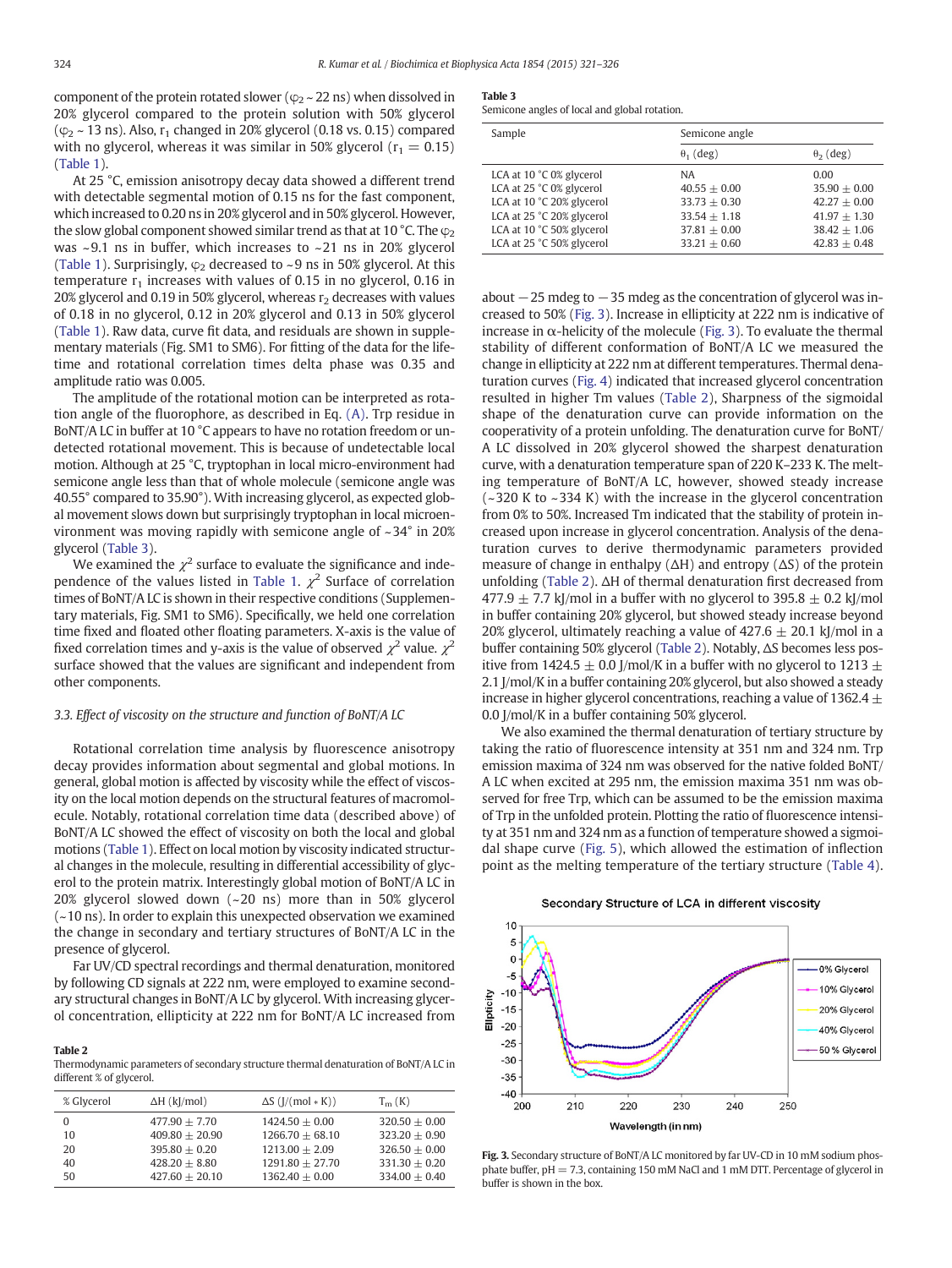<span id="page-4-0"></span>

Fig. 4. BoNT/A LC thermal denaturation of secondary structure by measuring ellipticity at 222 nm with respect to temperature. BoNT/A LC was dissolved in 10 mM sodium phosphate buffer, pH = 7.3, containing 150 mM NaCl and 1 mM DTT. Thermal denaturation was measure for BoNT/A light chain without glycerol and with 10%, 20%, 40%, and 50% glycerol.

BoNT/A LC tertiary structure denaturation showed a trend different from the thermal denaturation of the secondary structure in terms of steady changes in denaturation patterns, although trend of the melting temperature of both the secondary (320.5 K–334.0 K) and tertiary structure (320.5 K–333.5 K) was the same. ΔH of thermal denaturation decreased from 453.5  $\pm$  1.9 kJ/mol in a buffer with no glycerol to  $271.0 \pm 13.1$  kJ/mol in buffer containing 50% glycerol (Table 4). Also  $\Delta S$  becomes less positive from 1410.9  $\pm$  31.5 J/mol/K in a buffer with no glycerol to 813.2  $\pm$  59.4 J/mol/K in a buffer containing 50% glycerol. Difference in thermodynamic parameters obtained for tertiary structure and secondary structure indicates differential folding of secondary and tertiary structure, especially in the presence of glycerol.

Both secondary and tertiary structures were substantially stabilized by the presence of glycerol (Tm increase of 14 °C; [Tables 2 and 4](#page-3-0)). While there is no uniformity in stability response of protein to glycerol [\[22,23\],](#page-5-0) at least some level of stability is expected from the decreased molecular motion in glycerol due to increased viscosity. However, it was unusual to observe substantial change in the secondary structure, which is not commonly observed with other proteins [\[24,25\],](#page-5-0) including thermolysin (data not shown), a metalloprotease with identical active site as BoNT endopeptidases.

In order to examine the effect of structural change introduced by glycerol on the function of BoNT/A LC, we assayed its endopeptidase activity using full length substrate His-tag SNAG. BoNT/A LC was enzymatically fully active in 10% glycerol, but the activity continued to decrease with further increase in glycerol concentration in the reaction buffer. The activity was decreased by 11, 21, and 24% in 20, 40, and 50% glycerol, respectively (Supplementary Fig. SM7).



Fig. 5. Ratio of fluorescence intensity at 351 and 324 nm was plotted against the temperature to get the thermal denaturation profile of tertiary structure of BoNT/A LC. Tertiary structure thermal denaturation was measured for BoNT/A LC without glycerol and with 10%, 20%, 40% and 50% glycerol.

#### Table 4

Thermodynamic parameters of tertiary structure thermal denaturation of BoNT/A LC in different % of glycerol.

| % Glycerol | $\Delta H$ (kJ/mol) | $\Delta S$ ( $\left\vert / \right\vert$ mol $\ast$ K)) | $T_m(K)$        |
|------------|---------------------|--------------------------------------------------------|-----------------|
| 0          | $453.50 + 1.90$     | $1410.90 + 31.50$                                      | $320.50 + 0.00$ |
| 10         | $406.20 + 18.40$    | $1256.70 + 42.80$                                      | $323.50 + 0.00$ |
| 20         | $374.20 + 15.50$    | $1141.60 + 75.50$                                      | $328.00 + 1.10$ |
| 40         | $281.60 + 11.20$    | $849.15 + 30.50$                                       | $332.50 + 0.00$ |
| 50         | $271.00 + 13.10$    | $813.23 + 59.40$                                       | $333.5 + 0.00$  |
|            |                     |                                                        |                 |

#### 4. Discussion

Molecular motions play a dramatic role in the recognition of unique whole protein substrates of BoNT endopeptidases, as has been concluded from X-ray structures of the co-crystals of BoNT/A and its substrate, SNAP-25 [\[13\].](#page-5-0) This conclusion was primarily based on the fact that crystal structures of all the confirmed seven serotypes of BoNT LCs remain essentially the same, and major segments which vary in their topography of different BoNT LCs are the loop regions [\[26\]](#page-5-0). It should be noted, however, that the interactions of the whole substrate with the endopeptidase occur at multiple sites, including  $\alpha$ - and  $\beta$ -exosites, in addition to the active site. It is quite conceivable that these multiple sites exhibit conformational flexibility to accommodate a 206 amino acid reside substrate. Our interest has been to address a question of the molecular motions beyond the surface regions involved in the substrate recognition and binding.

The intrinsic protein fluorescence provides important information about the internal dynamics of a protein, which ultimately defines the structural and functional features of the protein. Fluorescence emission decay of intrinsic fluorophores like Trp is dependent on the conformations as well as interconversion rates among substates. One of the parameters of protein motion is defined as rotational correlation time (τc or ϕ), which measures tumbling of a molecule that in turn depends on size, shape and dynamics of the molecule as well as on the bulk physical characteristic of the solvent. Rotational correlation time can be obtained from the fluorescence decay and related to rotational diffusion coefficient;  $D_r$ . It is related to molecular volume V and depends on the solvent viscosity η [27–[30\].](#page-5-0) By resolving the components of rotational correlation time we have been able to differentiate the global, local or segmental motion in BoNT/A LC to understand internal molecular motions.

The two components of rotational correlation time (RCT) with values of 0.15 ns and 9.2 ns at 25 °C suggest that the fast component reflects a local or segmental motion of the peptide segment containing the fluorescent Trp residue. Assuming only one of the two Trp residues is fluorescent, the fast component of the RCT would correspond to a segment containing one of the two Trp residues. To distinguish further the two types of motions (segmental and molecular), we carried out RCT determination in different concentrations of glycerol. Paradoxically, both the slow and fast RCT corresponding to the segmental and molecular motions changed with the increase in viscosity due the presence of glycerol ([Table 1\)](#page-2-0), which can be due to a) conformational changes introduced by the glycerol, b) penetration of glycerol to the interior of the protein, or c) both. These observations can be explained by assuming one of the following conditions: (i) The protein becomes more compact in the interior part of the molecule, and thus lowering the rotation radius, and (ii) The BoNT/A LC molecular shape does not remain globular, and perhaps assumes a distorted elliptical shape, again effectively reducing the rotational radius allowing protein interior to be more accessible. CD and fluorescence structural studies of BoNT/A LC in different glycerol concentrations reveal substantial changes in conformation of this molecule ([Fig. 3](#page-3-0)–5), including a clear indication of more rigid structure in 50% glycerol. Although, BoNT/A LC appears to be rigid in 50% glycerol its global motion ( $\varphi$ <sub>2</sub> ~ 9 ns at 25°), in particular, is faster than the protein in 20% glycerol ( $\varphi$ <sub>2</sub> ~ 22 ns at 25°) indicating a more flexible structure. These observations suggest that increase in glycerol might